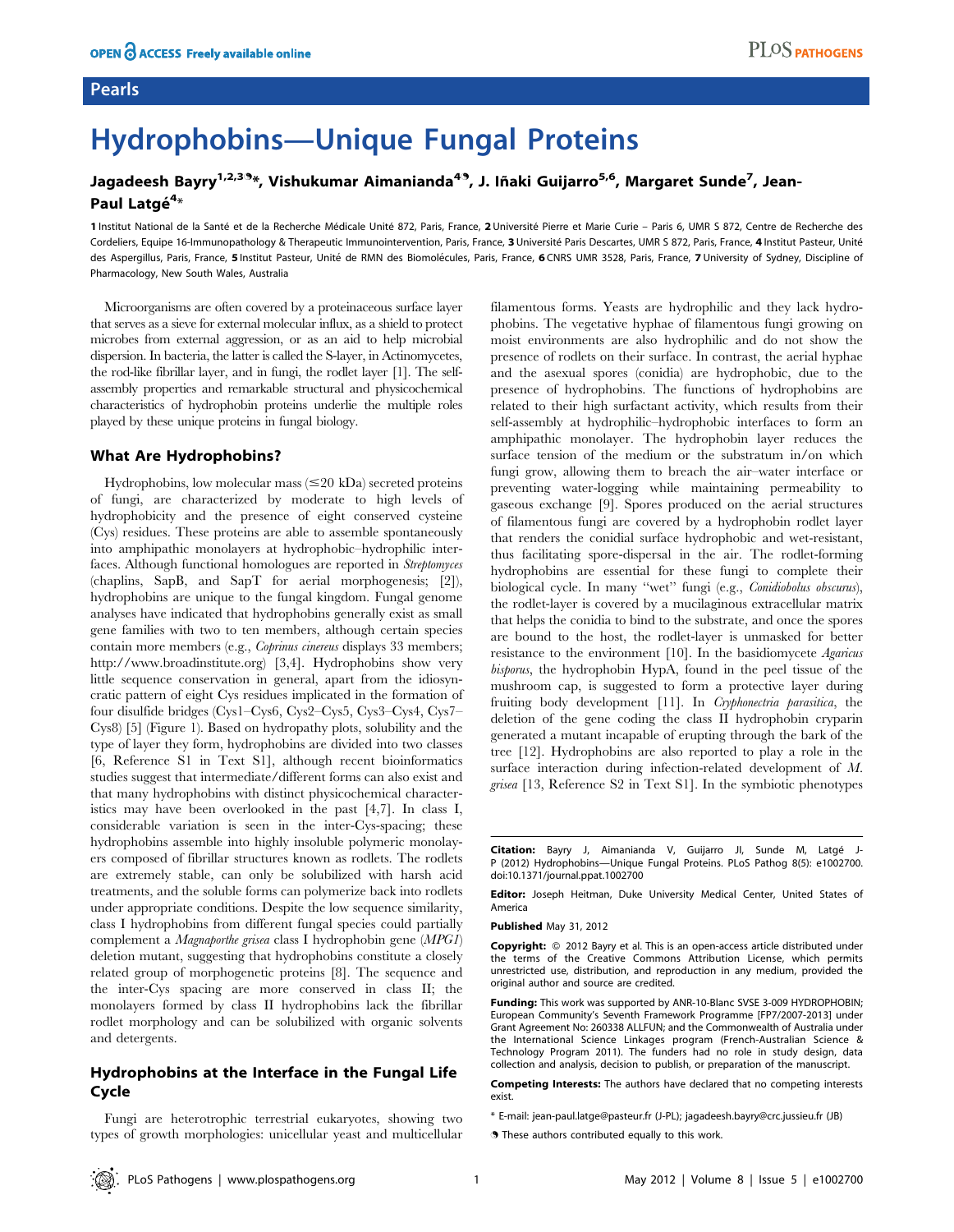

Figure 1. Fungal hydrophobins. Fungal hydrophobins are unique amphipathic proteins with multiple roles in the fungal life cycle and in mediating interactions between fungus and host. There is diversity in the primary sequences of hydrophobins but they share a similar core threedimensional structure and a pattern of four disulfide bonds (shown in amber) that stabilize the structures. Increasingly, these proteins show potential for modification of hydrophobic nanomaterials and in solubilizing lipophilic drugs. doi:10.1371/journal.ppat.1002700.g001

of lichen-forming ascomycetes Xanthoria spp., the continuous rodlet-layer seals the apoplast continuum [14].

#### Structure of Hydrophobins

Hydrophobins from both classes have been studied in vitro and have been shown to be highly surface active and to form amphipathic monolayers on hydrophobic/hydrophilic surfaces. The crystal structures of the class II hydrophobins HFBI and HFBII from Trichoderma reesei have been solved [15,16]. In addition, the structure of the class I EAS protein from Neurospora crassa has been determined by NMR [5]. These studies indicate that all hydrophobins share a similar small  $\beta$ -structured core that is dictated by the presence of the four disulfide bonds and that the proteins have large exposed hydrophobic surface regions that give rise to their high surface activity. The structures of the class I hydrophobins DewA (Aspergillus nidulans) and Mpg1 (M. grisea) and the class II hydrophobin from  $N$ . *crassa*, as well as the secondary structure of the class I hydrophobins RodA and RodB from Aspergillus fumigatus obtained through the analysis of their backbone NMR chemical shifts, are consistent with this (J. I. Guijarro and M. Sunde, unpublished data). Monolayer formation by class II hydrophobins does not appear to be associated with major conformational changes. In contrast, biophysical analysis of SC3 from S. commune and EAS indicate that rodlet formation is associated with significant structural rearrangements, in some

cases involving helical intermediates, but always to a final rodlet form with high  $\beta$ -sheet content and amyloid characteristics [5,17, Reference S3 in Text S1]. Digestion and hydrogen-deuterium exchange experiments with SC3 [18] indicated that the Cys3– Cys4 loop is important for adhesion to hydrophobic surfaces and may directly participate in the formation of rodlets. However, truncation [19] and systematic site-directed mutagenesis [20] experiments with EAS have shown that the Cys3–Cys4 loop is not involved in rodlet formation and that the Cys7–Cys8 loop region is crucial for auto-assembly, suggesting that the variability of the sequences of class I hydrophobins may translate into different mechanisms of rodlet formation [18]. Nevertheless, the surface tension seems to be the driving force to recruit class I hydrophobins to the air–water interface where the structural changes from the soluble form to the rodlet conformation take place [21].

#### Hydrophobins and Fungus–Host Interactions

The surface rodlet-layer has a critical role in masking the immunogenicity of airborne fungal spores [22]. By covering the spore surface, the rodlet-layer imparts immunological inertness to the spores and ensures that pathogen-associated molecular patterns (PAMPs) are not recognized by innate and adaptive immune cells, thus preventing the activation of host immune system, inflammation, and tissue damage [22,23,24,25, Reference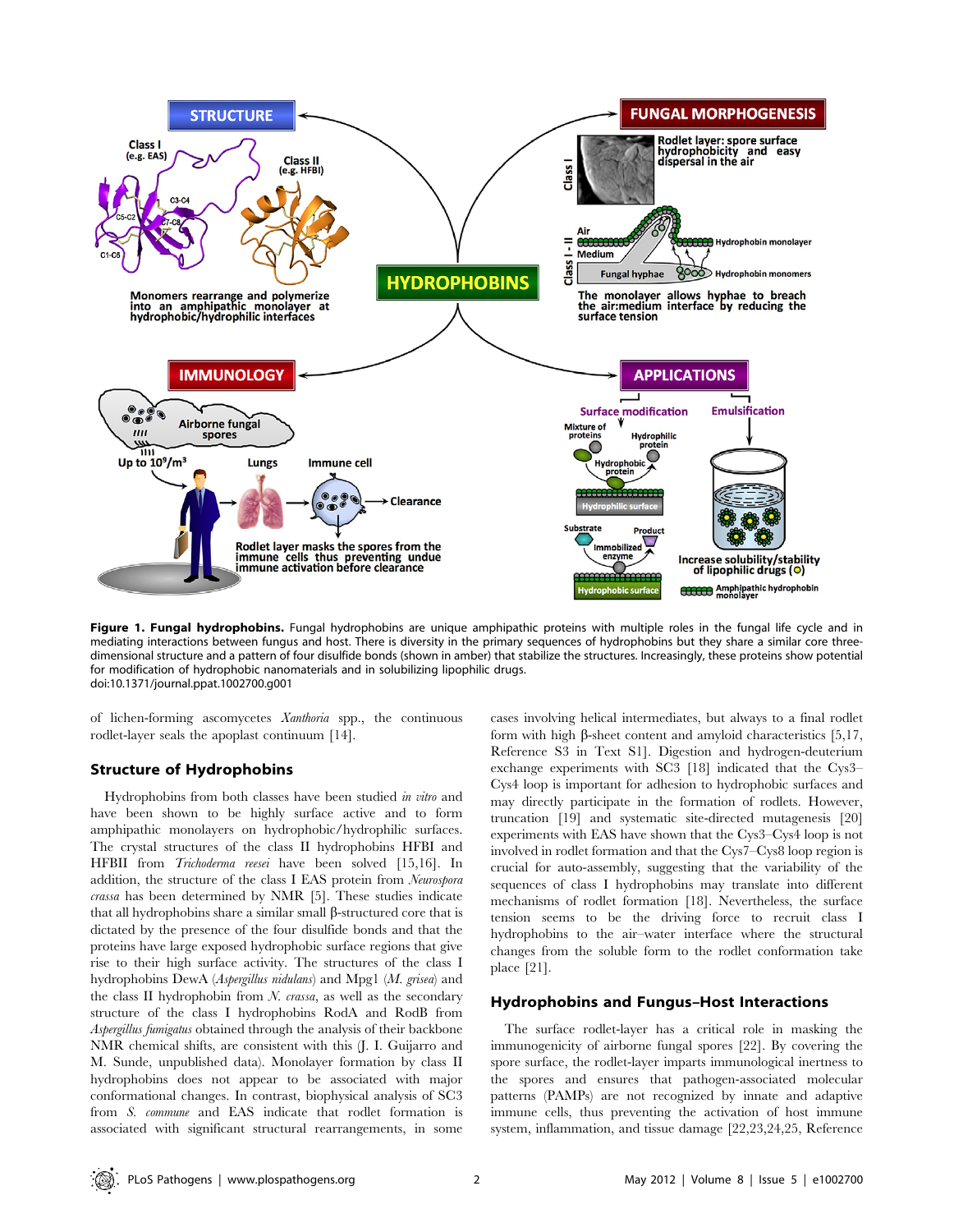S4 in Text S1]. Several lines of evidence suggest that the rodletlayer, which covers the spores of both pathogenic and nonpathogenic fungal species, prevents immune recognition [22,23,25] (Figure 1). In opportunistic pathogen A. fumigatus, the rodlet-layer made up of RodA imparts resistance to NETosis (a process associated with disruption of neutrophil-membranes and release of a mixture of nuclear DNA with a granular content that acts as a neutrophil extracellular trap [NET]) and killing by alveolar macrophages [23,26]. However, removal of RODA and RODB did not affect pathogenicity of A. fumigatus [Reference S5 in Text S1].

In plant-/entomo-pathogenic fungi, hydrophobins are also described as pathogenicity factors, but their precise role in fungal virulence remains to be understood. In the rice blast fungus M. grisea, the hydrophobin Mpg1 is suggested to function as a developmental sensor for appresorium formation, since it is involved in the interaction with hydrophobic leaf surfaces necessary for establishing the pathogenicity [13]. Deletion of the MPG1 gene resulted in a mutant of M. grisea with reduced virulence; the deletion of another hydrophobin gene in M. grisea, MHP1, led also to a loss of viability and a reduced capacity to infect and colonize a susceptible rice cultivar [27]. In Beauveria bassiana, the non-specific hydrophobic interaction between the fungal spore coat hydrophobin and the insect epicuticle is involved in establishing the pathogenicity of the fungus [28].

#### Prospective Applications of Hydrophobins

The potential applications of hydrophobins rely on their ability to reverse the hydrophilic-hydrophobic character of a surface and/

#### References

- 1. Wessels J, De Vries O, Asgeirsdottir SA, Schuren F (1991) Hydrophobin Genes Involved in Formation of Aerial Hyphae and Fruit Bodies in Schizophyllum. Plant Cell 3: 793–799.
- 2. Kodani S, Lodato MA, Durrant MC, Picart F, Willey JM (2005) SapT, a lanthionine-containing peptide involved in aerial hyphae formation in the streptomycetes. Mol Microbiol 58: 1368–1380.
- Sunde M, Kwan AH, Templeton MD, Beever RE, Mackay JP (2008) Structural analysis of hydrophobins. Micron 39: 773–784.
- 4. Littlejohna KA, Hooleyb P, Cox PW (2012) Bioinformatics predicts diverse Aspergillus hydrophobins with novel properties. Food Hydrocolloids 27: 503–516.
- 5. Kwan AH, Winefield RD, Sunde M, Matthews JM, Haverkamp RG, et al. (2006) Structural basis for rodlet assembly in fungal hydrophobins. Proc Natl Acad Sci U S A 103: 3621–3626.
- 6. Wessels JG (1997) Hydrophobins: proteins that change the nature of the fungal surface. Adv Microb Physiol 38: 1–45.
- 7. Jensen BG, Andersen MR, Pedersen MH, Frisvad JC, Sondergaard I (2010) Hydrophobins from Aspergillus species cannot be clearly divided into two classes. BMC Res Notes 3: 344.
- 8. Kershaw MJ, Wakley G, Talbot NJ (1998) Complementation of the mpg1 mutant phenotype in Magnaporthe grisea reveals functional relationships between fungal hydrophobins. EMBO J 17: 3838–3849.
- 9. Wang X, Shi F, Wosten HA, Hektor H, Poolman B, et al. (2005) The SC3 hydrophobin self-assembles into a membrane with distinct mass transfer properties. Biophys J 88: 3434–3443.
- 10. Latgé JP, Cole GT, Horis berger M, Prévost MC (1986) Ultrastructure and chemical composition of the ballistospore wall of Conidiobolus obscurus. Exp Mycol 10: 99–113.
- 11. De Groot PW, Schaap PJ, Sonnenberg AS, Visser J, Van Griensven LJ (1996) The Agaricus bisporus hypA gene encodes a hydrophobin and specifically accumulates in peel tissue of mushroom caps during fruit body development. J Mol Biol 257: 1008–1018.
- 12. Kazmierczak P, Kim DH, Turina M, Van Alfen NK (2005) A hydrophobin of the chestnut blight fungus, Cryphonectria parasitica, is required for stromal pustule eruption. Eukaryot Cell 4: 931–936.
- 13. Talbot NJ, Kershaw MJ, Wakley GE, De Vries O, Wessels J, et al. (1996) MPG1 Encodes a fungal hydrophobin involved in surface interactions during infection-related development of Magnaporthe grisea. Plant Cell 8: 985–999.
- 14. Scherrer S, De Vries OM, Dudler R, Wessels JG, Honegger R (2000) Interfacial self-assembly of fungal hydrophobins of the lichen-forming

or their surfactant capacity. Several biotechnological applications of hydrophobins have been proposed [29, Reference S6–S12 in Text S1]. However, the large-scale applications of hydrophobins might be difficult to implement due to the production cost of recombinant proteins and/or the large-scale requirements of the proteins. In contrast, in the pharmaceutical or in the nanotechnology industry, where the returns of investment are high, it is possible to envisage a potential development for these proteins. For example, the foam and air-/oil-filled emulsion-forming capacity of hydrophobins has been exploited in protecting nanoparticles and drug formulations [30, Reference S13–S16 in Text S1] (Figure 1). From a therapeutic point of view, the degradation-resistance and immunologically inert properties of hydrophobins could be used to generate hydrophobin-based nanoparticles with embedded therapeutic proteins and molecules that have to be slowly released within the host or transported to a specific body location without being recognized by the host immune system.

Many questions, however, remain unsolved in the study of hydrophobins: for instance, how is the 3D rodlet-structure organized? How are hydrophobins transported to the cell surface? How is the rodlet-layer attached to the spore surface? What are the signals that trigger germination of the spores covered by a rodlet layer? Addressing these questions will reveal the mechanism by which hydrophobins accomplish their multiple roles in the fungal life cycle.

#### Supporting Information

Text S1 Supplementary references S1–S16. (DOC)

ascomycetes Xanthoria parietina and X. ectaneoides. Fungal Genet Biol 30: 81–93.

- 15. Hakanpaa J, Paananen A, Askolin S, Nakari-Setala T, Parkkinen T, et al. (2004) Atomic resolution structure of the HFBII hydrophobin, a self-assembling amphiphile. J Biol Chem 279: 534–539.
- 16. Hakanpaa J, Szilvay GR, Kaljunen H, Maksimainen M, Linder M, et al. (2006) Two crystal structures of Trichoderma reesei hydrophobin HFBI–the structure of a protein amphiphile with and without detergent interaction. Protein Sci 15: 2129–2140.
- 17. de Vocht ML, Reviakine I, Ulrich WP, Bergsma-Schutter W, Wosten HA, et al. (2002) Self-assembly of the hydrophobin SC3 proceeds via two structural intermediates. Protein Sci 11: 1199–1205.
- 18. Wang X, Permentier HP, Rink R, Kruijtzer JA, Liskamp RM, et al. (2004) Probing the self-assembly and the accompanying structural changes of hydrophobin SC3 on a hydrophobic surface by mass spectrometry. Biophys J 87: 1919–1928.
- 19. Kwan AH, Macindoe I, Vukasin PV, Morris VK, Kass I, et al. (2008) The Cys3–Cys4 loop of the hydrophobin EAS is not required for rodlet formation and surface activity. J Mol Biol 382: 708–720.
- 20. Macindoe I, Kwan AH, Ren Q, Morris VK, Yang W, et al. (2012) Self-assembly of functional, amphipathic amyloid monolayers by the fungal hydrophobin EAS. Proc Natl Acad Sci U S A 109: E804–E811.
- 21. Morris VK, Ren Q, Macindoe I, Kwan AH, Byrne N, et al. (2011) Recruitment of class I hydrophobins to the air:water interface initiates a multi-step process of functional amyloid formation. J Biol Chem 286: 15955–15963.
- 22. Aimanianda V, Bayry J, Bozza S, Kniemeyer O, Perruccio K, et al. (2009) Surface hydrophobin prevents immune recognition of airborne fungal spores. Nature 460: 1117-1121.
- 23. Bruns S, Kniemeyer O, Hasenberg M, Aimanianda V, Nietzsche S, et al. (2010) Production of extracellular traps against Aspergillus fumigatus in vitro and in infected lung tissue is dependent on invading neutrophils and influenced by hydrophobin RodA. PLoS Pathog 6: e1000873. doi:10.1371/journal. ppat.1000873.
- 24. Hohl TM, Van Epps HL, Rivera A, Morgan LA, Chen PL, et al. (2005) Aspergillus fumigatus triggers inflammatory responses by stage-specific beta-glucan
- display. PLoS Pathog 1: e30. doi:10.1371/journal.ppat.0010030. 25. Dagenais TR, Giles SS, Aimanianda V, Latge JP, Hull CM, et al. (2010) Aspergillus fumigatus LaeA-mediated phagocytosis is associated with a decreased hydrophobin layer. Infect Immun 78: 823–829.
- 26. Paris S, Debeaupuis JP, Crameri R, Carey M, Charles F, et al. (2003) Conidial hydrophobins of Aspergillus fumigatus. Appl Environ Microbiol 69: 1581–1588.